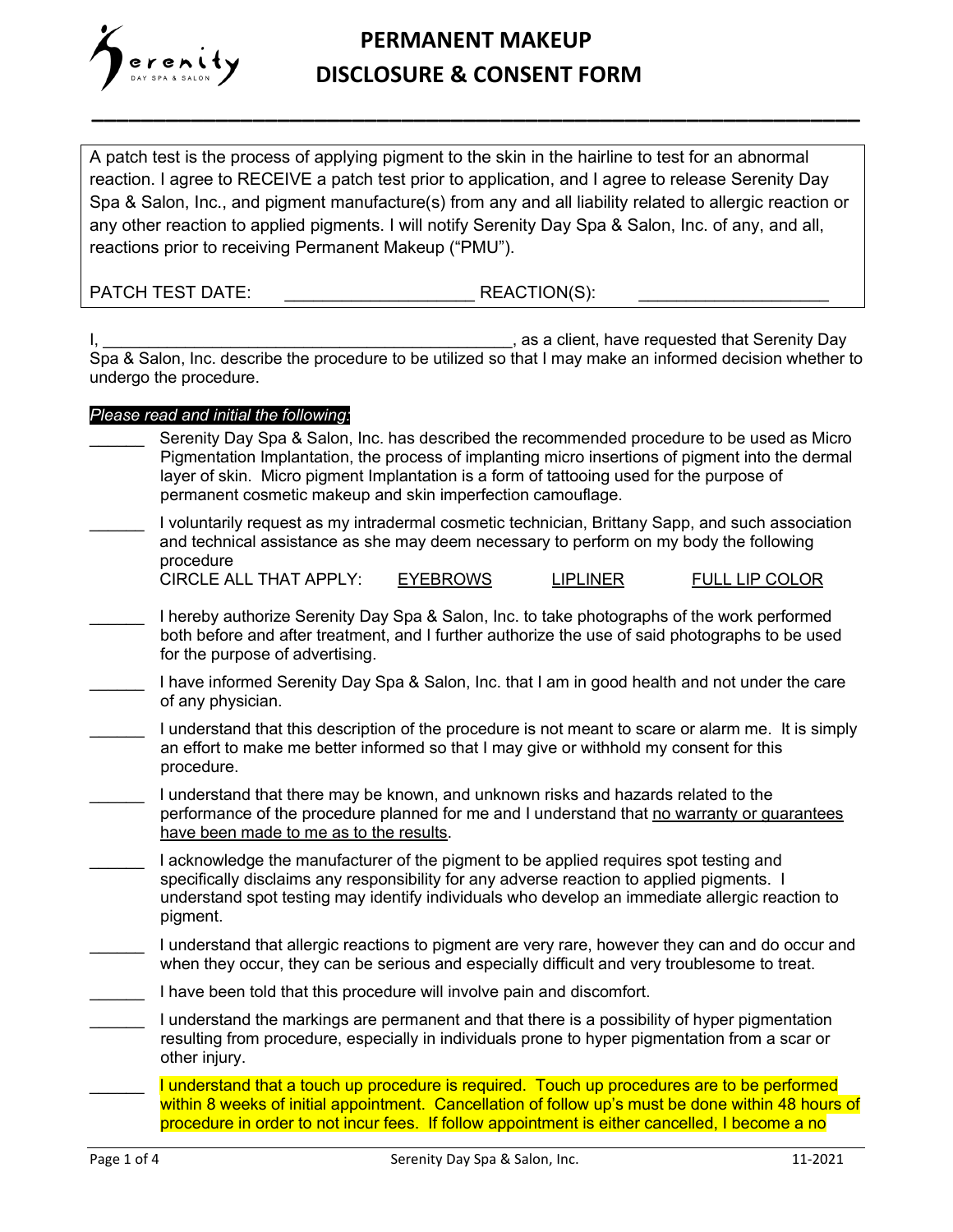# renity

## **PERMANENT MAKEUP DISCLOSURE & CONSENT FORM**

**\_\_\_\_\_\_\_\_\_\_\_\_\_\_\_\_\_\_\_\_\_\_\_\_\_\_\_\_\_\_\_\_\_\_\_\_\_\_\_\_\_\_\_\_\_\_\_\_\_\_\_\_\_\_\_\_\_\_\_\_\_\_**

show, or I take my appointment after 8 weeks of initial procedure, I acknowledge that the follow up appointment is no longer considered "touch up," and the initial treatment fee will be required at the time of procedure.

- \_\_\_\_\_\_ Other risks involved with the procedure may include, but not limited to: infections, allergic and other reaction(s) to applied pigments, allergic and other reaction (s) to products applied during and after the procedure, fanning or spreading of pigment (pigment migration), fading of color and other unknown risks.
- I accept full responsibility for any and all, present and future, medical treatment(s) and expenses I may incur in the event I need to seek treatment(s) for any known or unknown reason associated with procedure planned for me.
- I acknowledge the procedure(s) to be performed and the risks and hazards involved and I believe that I have sufficient information to give this informed consent.
- I understand that this is a cosmetic tattoo and with time pigments can and will fade or change according to metabolism, lifestyle, skin type, medications, age, smoking, alcohol, sun exposure, and use of chemicals such as Retin-A and Glycolic acids. Touch-up maintenance work will be expected in the future to keep it looking fresh.
- I understand that there is a No Refund policy on permanent makeup. If, for any reason, my pigment does not stay or needs additional touchups, I agree to contact Serenity Day Spa & Salon, Inc. for further discussions on additional applications. However, I am fully aware that refunds will not be received.
	- Payment is rendered upon completion of the session. In the unlikely event of a dispute, I agree to arbitration.
	- I have agreed that should I have a complaint of any kind whatsoever, I shall immediately notify Serenity Day Spa & Salon, Inc. and I further agree that any controversy or claim arising out of or relating to the consent and/or any signed contract between myself, Serenity Day Spa & Salon, Inc. or the breach thereof, shall be settled by arbitration in the state of Georgia in accordance with Rules of the American Arbitration Association and judgment of the award rendered by the arbitrator(s) may be entered in any court having jurisdiction thereof.
- I understand that if I have an infection, adverse reaction, or allergic reaction to the procedure I must notify Serenity Day Spa & Salon, Inc., a health care practitioner, and the Georgia Department of Health.
- I certify that I have thoroughly read this form and or it has been read to me. I understand its contents.
- \_\_\_\_\_\_ I understand that I must follow Post Procedure Instructions. Post Procedure & Aftercare will be given to each client at the end of each procedure.
- I have read and understand the contents of each item above. I acknowledge that this is a contract and that I have received no warranties or guarantees with respect to the benefits to be realized from or consequences of the aforementioned procedure(s). I further acknowledge that at the time of signing this consent to this procedure(s), I was of sound mind and capable of making independent decisions for myself and that no one has coerced me into making this decision. I also agree not to hold neither Serenity Day Spa & Salon, Inc., its employees, or Brittany Sapp and/or anyone who may be assisting her liable for any reactions, outcomes, or occurrences that may or may not result from having this procedure(s).

it down considerably. As swelling goes down the lines will be thinner. On about the fourth day you are close to looking normal and no one notices anything. Colors will continue to soften over the next few weeks. It will look very natural in 1- 2 months.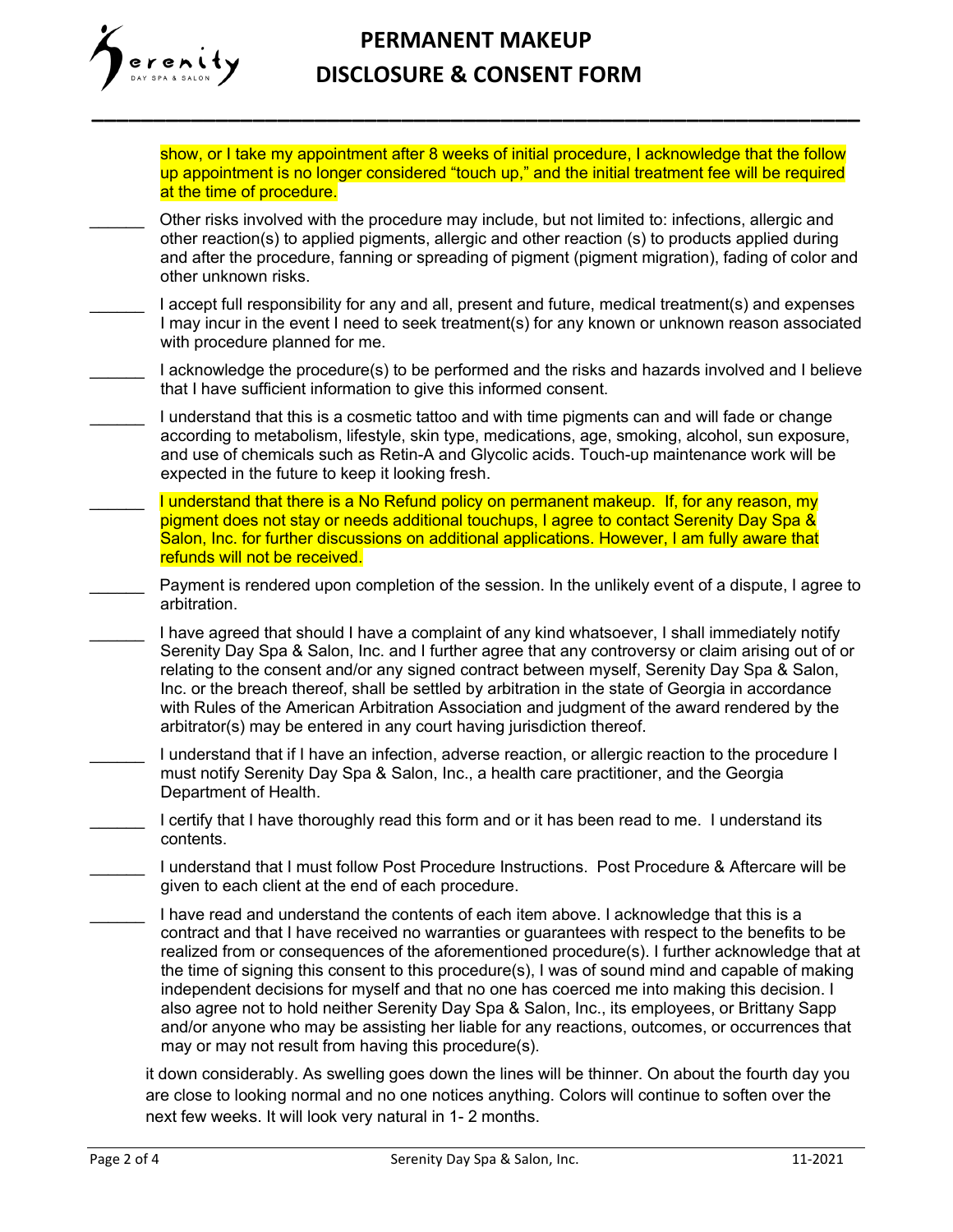

## **PERMANENT MAKEUP DISCLOSURE & CONSENT FORM**

What To Expect with Permanent Makeup

**\_\_\_\_\_\_\_\_\_\_\_\_\_\_\_\_\_\_\_\_\_\_\_\_\_\_\_\_\_\_\_\_\_\_\_\_\_\_\_\_\_\_\_\_\_\_\_\_\_\_\_\_\_\_\_\_\_\_\_\_\_\_**

#### *Please read and initial the following:*

- Permanent makeup will appear extremely intense and thick immediately after the procedure. The color will not even look right the first few days. Other factors are added to the permanent makeup pigment bottles to counteract the undertones of facial skin. Browns can look orangish-brown, blonde brows may look too yellow; lip colors are shocking! Some colors initially look too bright, and others look too dark. But don't worry - it changes. Excess pigment sheds off over the next 2-3 days, and then the skin starts healing over. A layer of healed skin on top of the pigment masks and tones
- Treated area will flake
	- When applying ointment pigment will come off on the Q-tip
- After the first procedure permanent makeup will appear to be thinner
- \_\_\_\_\_\_ Everyone's body chemistry is different. Depending on anti-aging products used, sun exposure, smoking habits, prescription medication, skin texture, skin complexion, and or immune system some pigments may fade more than others. If your permanent makeup fades, lightens, and or is nonexistent please do not panic. You have a touchup and at this touchup modifications can be made to adjust the procedure to your situation. \*\*Please note: Permanent Makeup is at least a 2-step process. Therefore, loss of pigment is normal with some individuals.
	- If you are having a permanent lip color procedure and you have ever had a cold sore you may have another outbreak. It is important that if you are prone to cold sores that you take Valtrex at least 3 days before your appointment and another 3 days after. Keep in mind over 70% of the US is infected with the Cold Sore Virus so you may have the virus in your system and are unaware.
		- Final healed result is at about 1-2 months. **I HAVE BEEN TOLD THAT UNDER NO** CIRCUMSTANCE(S) WILL I BE ALLOWED TO GET A TOUCHUP BEFORE 1-2 MONTHS HAVE PASSED AFTER PROCEDURE.. If a touchup is needed, it is not done any sooner than 1 month after the first procedure. Performing a touchup too early could cause scarring and permanent damage to the treated area.

#### Micro pigmentation/Permanent Makeup: After Care

- Do not expose treated area to sun or a tanning booth, for 2 days.
- Absolutely no Neosporin, no cleansing creams, makeup, or chemicals may be applied to the pigmented, treated areas for the first 3 days.
- No hot, steamy, full pressure showers, saunas, excessive sweating, Jacuzzis, or swimming in chlorinated pools. These things can hinder the color bonding process.
- No Retin-A, bleaching creams, glycolic acids, fruit acids or AHA acids on the treated area.
- If crust appears on the procedure area, do not pick or peel the crust off because color will be removed along with the crust. Do not touch the procedure area with fingers as the fingers could transmit bacteria onto the area and lead to infection. This could ultimately incur some additional expenses to you.
- Don't sleep on a favorite pillowcase for the first 2 nights. Ointment and pigment can get on it.
- After 7 days you may apply makeup.